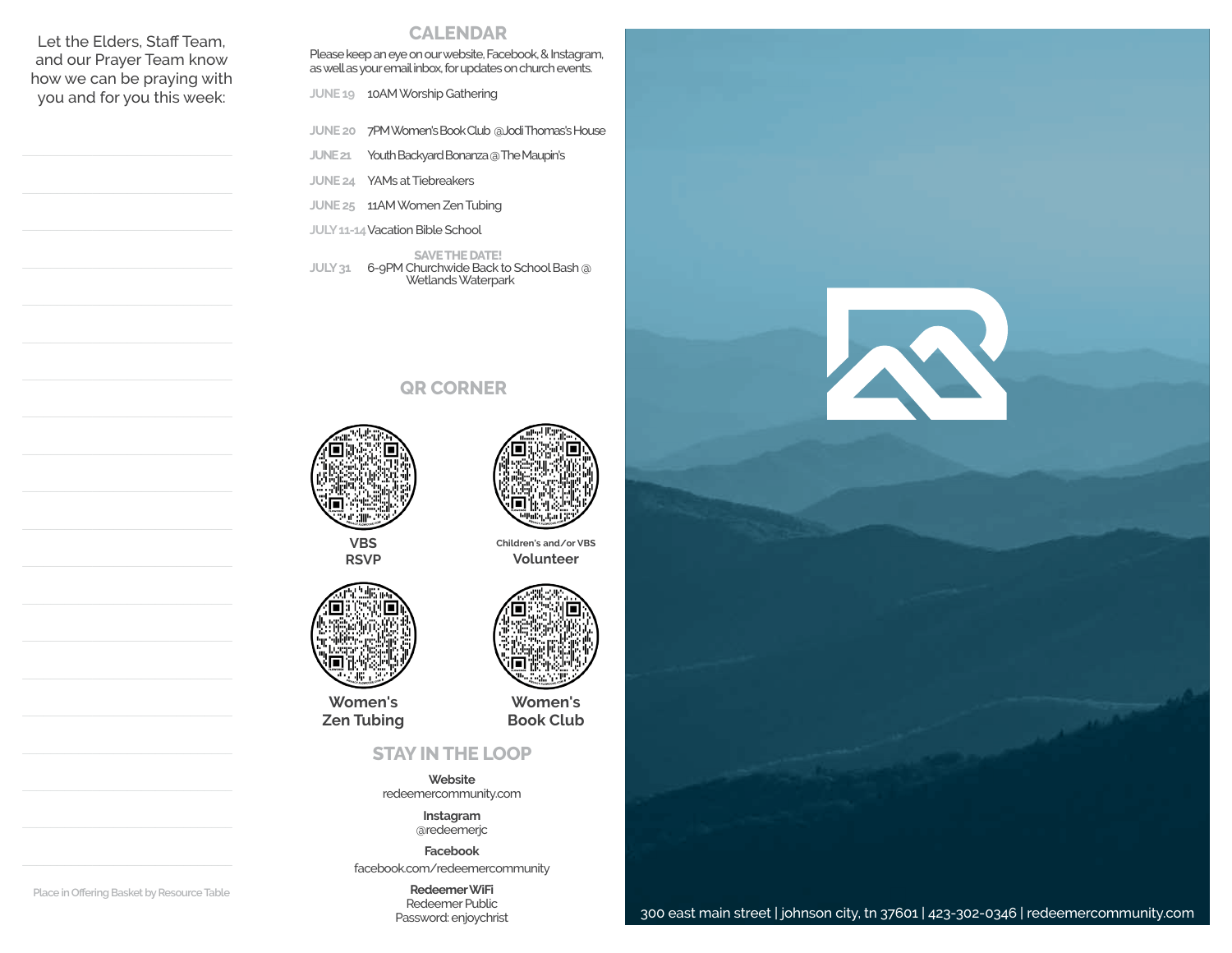# **WELCOME TO THE REDEEMER COMMUNITY**

Look around you this morning, and you'll see others who, like you, are here because they have found they're in need of more than our world or our culture can offer. We hope you'll witness God among us this morning.

# **OUR MISSION**

Our mission is to enjoy Christ, love His friends, and engage our world. We are focused on carrying out this mission locally & globally. You can check out who we're partnering with on pg 7. For more info on how to get involved, email Leya@redeemercommunity.com!

# **COMMUNITY GROUPS**

Together we're stronger. That's why every week in homes all over town, smaller gatherings of the Redeemer family establish tangible spaces to be affected and changed by the gospel. To get plugged into a group, or to find out how you could launch a new one, contact Mike Pusatere (pusatere@att.net).

## **COMMUNION**

Each week we are called to respond to the Holy Spirit, so believers respond with communion and encounter the presence of Christ through common elements of bread and juice. We believe there is beauty in gathering around the table to receive Christ, so each Sunday we prepare and place the elements on the resource tables for you to receive Him in community. All of the elements are gluten free, and we still have prepackaged options availble. We encouarge you to approach from all sides of the table.

# **PARENTS' CORNER**

We have clean, inviting, and safe spaces for your kids on the 3rd floor during the 10AM Worship Gathering. For more info, contact our Family Life Pastor, Jeff Smythe, at jsmythe@redeemercommunity.com!

## **Toddlers-Preschool (up to 4 years old)**

**Lesson**:Elisha's Room from 2 Kings 4:8-17 **Memory Verse:** *"Do to others what you would have them do to you." Matthew 7:12*

## **Kindergarten-6th Grade**

**Lesson:**Abigail Intervenes from 1 Samuel 25:1-35

**Memory Verse:** *"The fruit the Holy Spirit produces is love, joy and peace. It is being patient, kind and good. It is being faithful and gentle and having control of oneself." Galatians 5:22-23a, NIrV*

- What does it mean to make peace?
- Have you ever seen someone help others make peace? What happened?
- Do you find it difficult or easy to make peace with others?
- If you're a Jesus-follower, what does it show others around you when you choose peace over a fight?
- How does the Holy Spirit help us to make peace with others?

## **NEED-TO-KNOW**

- 1) We'd LOVE to have your child join us either before the main worship service begins or during the break before the sermon!
- 2) Check-in for all ages 0-12 can be found just up the stairs on the 3rd floor.
- 3) Private nursing stations for mothers are located on the 2nd floor in the corner room adjacent to the worship service (to the left of the main entry stairwell).

# **WE ARE JESUS RULED, ELDER LED, STAFF SERVED, & PEOPLE DRIVEN**

Jim Fickley | Equipping Pastor jim@redeemercommunity.com

Bill Jolley | Executive Pastor bill@redeemercommunity.com

Brian Kane | Student Pastor brian@redeemercommunity.com

Jeff Martin | Lead Pastor jeff@redeemercommunity.com

Leva Martinez | Director of Church Life leya@redeemercommunity.com

Emily Maupin | Administrative Assistant emily@redeemercommunity.com

Jerica Moore | Worship Director jerica@redeemercommunity.com

Jeff Smythe | Family Life Pastor jsmythe@redeemercommunity.com

Jodi Thomas | Women's Director jodi@redeemercommunity.com

Carter Wine | Technical Director carter@redeemercommunity.com

### **ELDER TEAM**

Jeff Martin, Jim Bolton, Jim Fickley (emeritus), & JT Thomas

## **OUR MINISTRY PARTNERS**

**Agape:** agapewomensservices.com **Cru**: blueridgecru.com **Fundaniños**: fundaninos.wixsite.com/fundaninos **LXI**: movelxi.com **Melting Pot:** munsey.org/melting-pot **Rise Up:** riseupforkids.com **Salvation Army:** salvationarmykytn.org **The Well**: thewelljc.com **YoungLife**: uppereasttennessee.younglife.org

## **COUNSELING RESOURCES**

For counseling needs, please contact Jim Fickley at jim@redeemercommunity.com.

## **GIVING REPORT**

| Avg Weekly Financial Need       | \$21,561  |
|---------------------------------|-----------|
| Last Week's Giving              | \$15,126  |
| June Financial Need             | \$93,431  |
| June Month-to-Date Giving       | \$31,477  |
| YTD Need (Aug 1st - May 31st)   | \$934,316 |
| YTD Giving (Aug 1st - May 31st) | \$993,382 |

2 and <u>magnetic control</u> and  $\frac{1}{2}$ From all regular offerings, 10% is given to church planting and 5% to missions.

| Marie<br>N                   | O Redeemer's my home church! Put me on a team! |                      |
|------------------------------|------------------------------------------------|----------------------|
|                              |                                                |                      |
| Spouse (if applicable        | O Setup & Teardown                             | O Sound & Tech Team  |
| Q<br>Children (if applicable | O Redeemer Kids                                | O Prayer Team        |
|                              | O Hospitality Team                             | O Communion & Coffee |
| Address                      | O I'm interested in joining a community group. |                      |
|                              |                                                |                      |
| Email                        | O I would like to talk to leadership about:    |                      |
|                              |                                                |                      |
| <sup>hone</sup>              |                                                |                      |
| Birthdate                    |                                                |                      |
|                              |                                                |                      |

Name

 $\bigcap$ 

I'm beginning a relationship with Jesus! Please contact me

I'm beginning a relationship with Jesus! Please contact me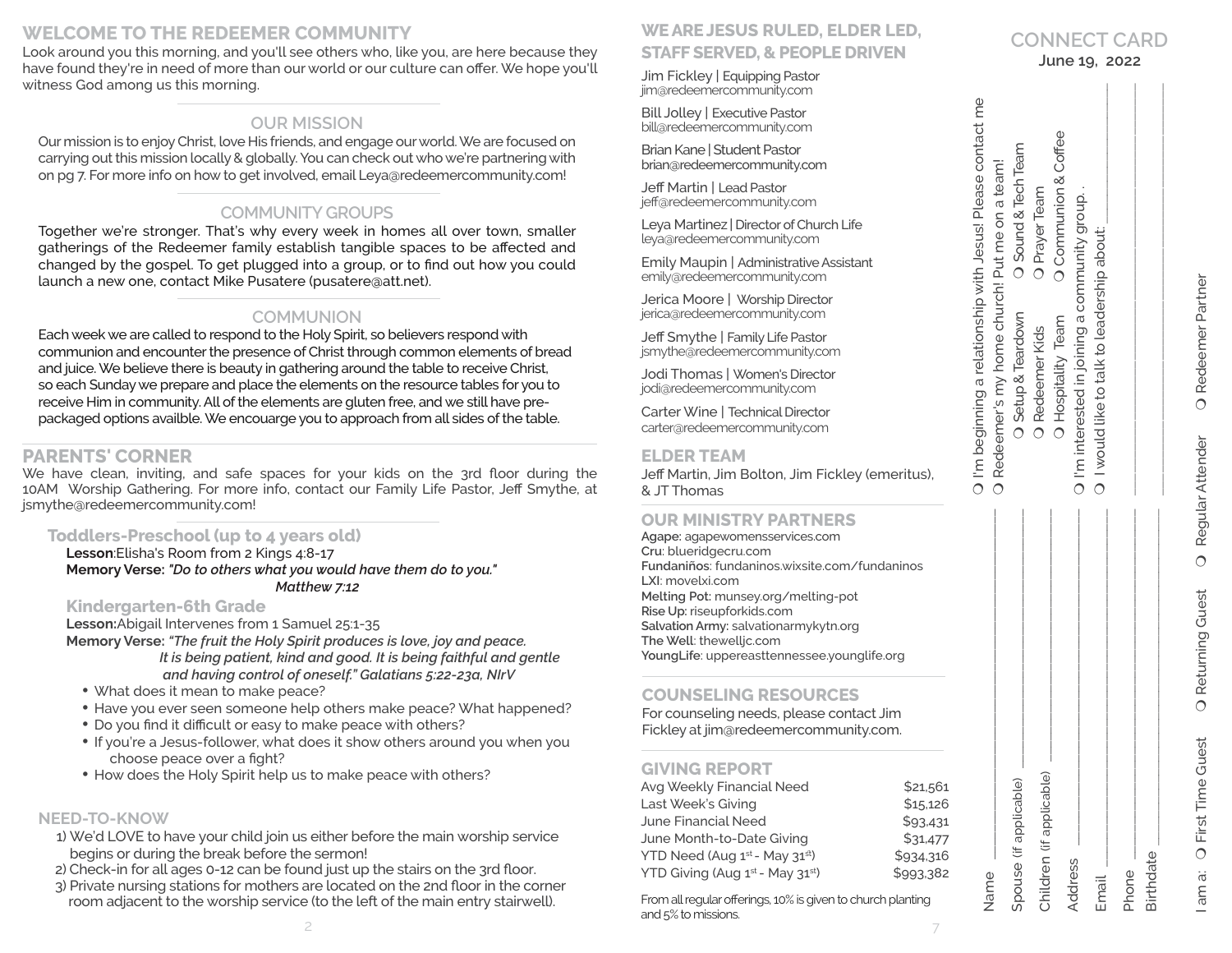

# **WOMEN'S ZEN TUBING**

Women, join us on June 25 for an afternoon of lunch and leisurely tubing on the French Broad River in Asheville! Meet at the Cherry Street Parking Lot to carpool at 11:00am. We will grab lunch in the Asheville area from 12-1pm. We will then head to Zen Tubing (south location) for our 2:00pm reservation. Floating will take from 2-2.5 hours. Cost is \$15 per person. To register or for more information, scan the QR code on the back cover!

## **YOUTH BACKYARD BONANZA**

Calling all 6th-12th graders! This Tuesday, June 21st from 5:30-7:30, we're going to meet at the home of the Maupins (1049 Gray Station Sulphur Springs Road. 37659) for a fun evening of back yard games, hot dog roasting, and s'more making! If you have any questions, contact Brian (brian@ redeemercommunity.com).

## **WOMEN'S SUMMER BOOK CLUB**

Women, join us for our Summer Book Club as we read and discuss the book *Get Your Life Back: Practices for a World Gone Mad* by John Eldredge. Feel free to come and go as your summer schedule permits! This is a wonderful time of fellowship and discussion in a very casual atmosphere. We meet Mondays, now - July 25th from 7-8:30pm at the home of Jodi Thomas, 609 Live Oak Ct. 37615. For more information or to register go to https://bit.ly/summerbookclub202 or scan the QR code on the back cover.

### **NEW HERE?**

Welcome! We're so happy you have joined us today. Have a question? Like to learn more? Let us know on your CONNECT CARD (pg. 7) or email us at contact@redeemercommunity. com!

### **NEEDED: VBS VOLUNTEERS**

Adults and youth: Redeemer is planning an EPIC Vacation Bible School this summer and we need YOUR HELP! VBS is on the calendar for July 11-14 from 3-5PM and we could use your diverse talents to help make this a memorable week for kids in our city! To Volunteer: please scan the QR code on the back cover. If you have any questions please contact Jeff Smythe at jsmythe@redeemercommunity.com.

#### **VBS: MAKE WAVES!**

Hey Redeemer Kids! Are you ready to MAKE WAVES? What you do today can change the world around you! VBS will be JULY 11-14 from 3pm-5pm at LXI's new home (1006 S Broadway St, Johnson City). You can save your spot by scanning the QR code on the back cover!

#### **YAMs**

No, not the delicious stem tuber. We have been working really hard this summer to build up a **Y**oung **A**dult **M**inistry (hence, YAM)! If you would like to be included in this super fun group of "20 somethings," please contact Jerica at jerica@ redeemercommunity.com to get added to the GroupMe to find out where the YAMs will meet next! You can also keep an eye on the Calendar on the back cover for upcoming events.

## **GIVING OF OFFERINGS**

Your offerings make a direct impact on our ability to spread the Gospel and serve our community. You can give to Redeemer in the following ways:

#### 1) Offering basket by resource tables

2) PushPay: Text "RCCJC" to (833) 360-6468

3) Mail : 300 E. Main Street, Suite 303 Johnson City, TN 37601**1**

# **NEW TESTAMENT READING PLAN**

O1 Timothy 6 O2 Timothy 1 O2 Timothy 2 O2 Timothy 3 O2 Timothy 4

**June 19-25 Memorize:** Matthew 6:3-4

**Sermon:The Way of Jesus Scripture:** Mark 10:32-45 **Speaker:** Billy Glosson- Coram Deo Church, Morganton, NC

6